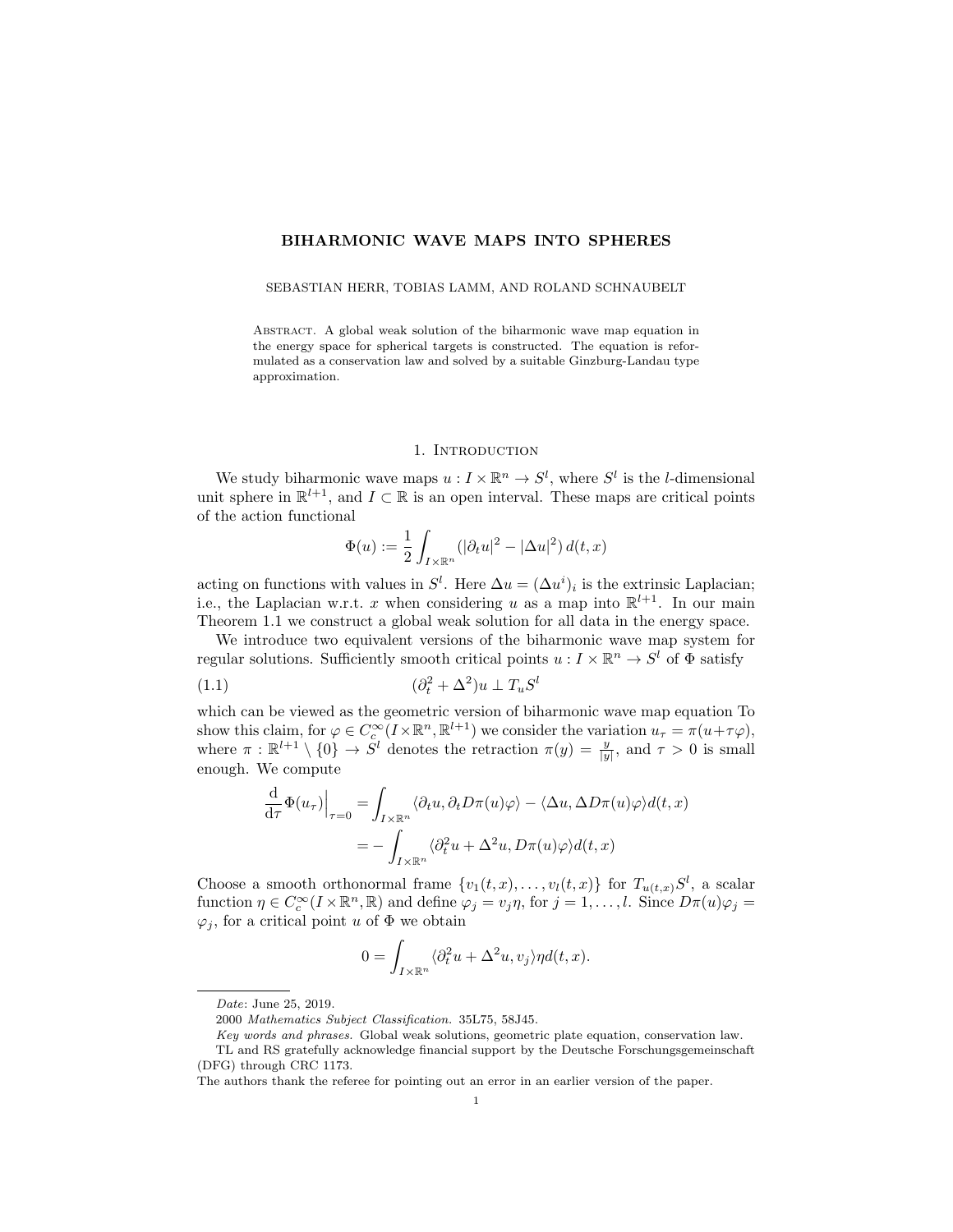We conclude that  $\langle \partial_t^2 u + \Delta^2 u, v_j \rangle = 0$  for any  $j = 1, ..., l$ , which shows (1.1).

For smooth  $u: I \times \mathbb{R}^n \to S^l$ , equation (1.1) is equivalent to the PDE-version

(1.2) 
$$
(\partial_t^2 + \Delta^2)u = \left[ |\Delta u|^2 - |\partial_t u|^2 - \Delta |\nabla u|^2 - 2 \operatorname{div} \langle \Delta u, \nabla u \rangle \right] u
$$

of the biharmonic wave map system. Here and below, for any  $A \in \mathbb{R}^{(l+1)\times (l+1)}$ the expression div $\langle \Delta u, A\nabla u \rangle$  is shorthand for  $\sum_{i=1}^n \partial_i \langle \Delta u, A\partial_i u \rangle$ , where  $\langle \cdot, \cdot \rangle$  is the scalar product in  $\mathbb{R}^{l+1}$ . We also write  $\langle \nabla \Delta u, \nabla u \rangle = \sum_{i=1}^{d} \langle \partial_i \Delta u, \partial_i u \rangle$  etc.. Moreover,  $|\cdot|$  denotes the Euclidean norm in  $\mathbb{R}^{l+1}$  and in  $\mathbb{R}^{(l+1)(l+1)}$ .

We show the above mentioned equivalence. Equation (1.1) means that there is a function  $\lambda_u : I \times \mathbb{R}^n \to \mathbb{R}$  such that  $(\partial_t^2 + \Delta^2)u = \lambda_u u$ . A solution to (1.2) of course satisfies this identity with  $\lambda_u = [\dots]$ . To see the converse, we multiply  $(\partial_t^2 + \Delta^2)u = \lambda_u u$  by u and use the product rule. It follows that

$$
\lambda_u = \langle \partial_t^2 u, u \rangle + \langle \Delta^2 u, u \rangle = \partial_t \langle \partial_t u, u \rangle - \langle \partial_t u, \partial_t u \rangle + \text{div} \langle \nabla \Delta u, u \rangle - \langle \nabla \Delta u, \nabla u \rangle.
$$

By  $|u|^2 = 1$ , we have  $2\langle \partial_k u, u \rangle = \partial_k |u|^2 = 0$  for  $k \in \{t, 1, ..., n\}$ . We then compute

$$
\lambda_u = -|\partial_t u|^2 + \Delta \langle \Delta u, u \rangle - 2 \operatorname{div} \langle \Delta u, \nabla u \rangle + \langle \Delta u, \Delta u \rangle
$$
  
= -|\partial\_t u|^2 + \Delta \operatorname{div} \langle \nabla u, u \rangle - \Delta \langle \nabla u, \nabla u \rangle - 2 \operatorname{div} \langle \Delta u, \nabla u \rangle + |\Delta u|^2  
= |\Delta u|^2 - |\partial\_t u|^2 - \Delta |\nabla u|^2 - 2 \operatorname{div} \langle \Delta u, \nabla u \rangle,

as asserted.

The energy corresponding to  $\Phi$  is given by

$$
E[u](t) = \frac{1}{2} \int_{\{t\} \times \mathbb{R}^n} (|\partial_t u|^2 + |\Delta u|^2) \, dx.
$$

We thus introduce the space for (global) weak solutions of our problems as

$$
Z = \{ u \in L^{\infty}(\mathbb{R} \times \mathbb{R}^n, \mathbb{R}^{l+1}) \mid u(t, x) \in S^l \text{ a.e., } \partial_t u, \Delta u \in L^2_{\text{loc}}(\mathbb{R}; L^2(\mathbb{R}^n, \mathbb{R}^{l+1})) \}.
$$

As above, one observes that

$$
\langle \Delta u, u \rangle = \text{div}\langle \nabla u, u \rangle - \langle \nabla u, \nabla u \rangle = -|\nabla u|^2,
$$

so that each  $u \in Z$  satisfies

(1.3) 
$$
|\nabla u|^2 \le |\Delta u| \quad \text{and} \quad |\nabla u| \in L^4_{\text{loc}}(\mathbb{R}; L^4(\mathbb{R}^n)).
$$

A weak solution of (1.1) is defined as a map  $u \in Z$  fulfilling

(1.4) 
$$
0 = \int_{\mathbb{R} \times \mathbb{R}^n} \left( - \langle \partial_t u, \partial_t v \rangle + \langle \Delta u, \Delta v \rangle \right) dt dx
$$

for all functions  $v$  belonging to

$$
V := \{ v \in L^{\infty}(\mathbb{R} \times \mathbb{R}^n, \mathbb{R}^{l+1}) \mid |\partial_t v|, |\nabla v|^2, |\Delta v| \in L^2(\mathbb{R} \times \mathbb{R}^n); \text{ supp}_t v \text{ is compact},\}
$$
  
and v satisfies  $v(t, x) \in T_{u(t, x)} S^l$  for a.e.  $(t, x) \in \mathbb{R} \times \mathbb{R}^n \},$ 

where supp<sub>t</sub> denotes the support of  $v : \mathbb{R} \to L^{\infty}(\mathbb{R}^n, \mathbb{R}^{l+1}), t \mapsto v(t, \cdot)$ . Moreover,  $u \in Z$  is a weak solution of  $(1.2)$  if

$$
(1.5) \quad \int_{\mathbb{R}\times\mathbb{R}^n} \left( -\langle \partial_t u, \partial_t \phi \rangle + \langle \Delta u, \Delta \phi \rangle \right) dt \, dx
$$
\n
$$
= \int_{\mathbb{R}\times\mathbb{R}^n} \left( (|\Delta u|^2 - |\partial_t u|^2) \langle u, \phi \rangle - |\nabla u|^2 \Delta \langle u, \phi \rangle + 2 \langle \Delta u, \nabla u \rangle \nabla \langle u, \phi \rangle \right) dt \, dx
$$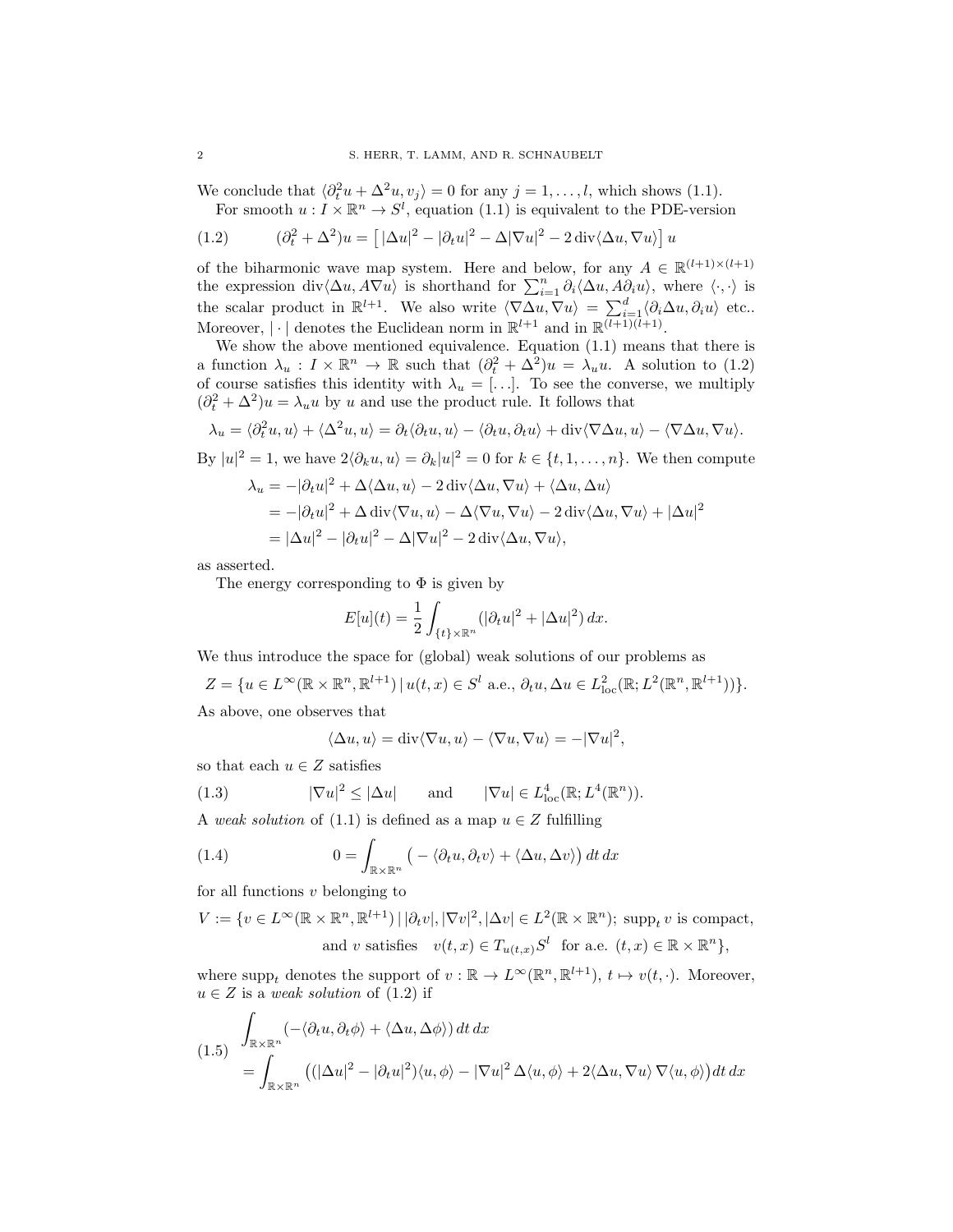for all  $\phi \in W$ , where we put

 $W := \{v \in L^{\infty}(\mathbb{R} \times \mathbb{R}^n, \mathbb{R}^{l+1}) \mid |\partial_t v|, |\nabla v|^2, |\Delta v| \in L^2(\mathbb{R} \times \mathbb{R}^n); \text{ supp}_t v \text{ is compact}\}.$ 

Note that the terms on the right hand side in this definition are integrable by (1.3). In Lemma 2.1 we prove the equivalence of the weak solvability of (1.1) and of (1.2).

The fourth order system  $(1.2)$  is analogous to the (second order) wave maps system, see e.g. [14]. In this situation global weak solutions in the energy space have been constructed by Shatah [13] for spherical targets and by Freire [3] for target manifolds being homogeneous spaces. These constructions use a suitable Ginzburg-Landau type approximation of (1.2). Our main result is a variant of the result of Shatah for biharmonic wave maps.

Theorem 1.1. Let  $(u_0, u_1) \in L^{\infty}(\mathbb{R}^n, \mathbb{R}^{l+1}) \times L^2(\mathbb{R}^n, \mathbb{R}^{l+1})$  satisfy  $\Delta u_0 \in$  $L^2(\mathbb{R}^n, \mathbb{R}^{l+1})$  as well as  $u_0(x) \in S^l$  and  $u_1(x) \in T_{u_0(x)}S^l$  for a.e.  $x \in \mathbb{R}^n$ . Then there is a global weak solution  $u \in Z$  of  $(1.2)$  with  $u(0) = u_0$  and  $\partial_t u(0) = u_1$ . Moreover, the maps  $\Delta u, \partial_t u : \mathbb{R} \to L^2(\mathbb{R}^n, \mathbb{R}^{l+1})$  are weakly continuous and bounded, we have  $u(t,.) \in S^l$  and  $\partial_t u(t,.) \in T_{u(t,.)} S^l$  a.e. for each  $t \in \mathbb{R}$ , and the difference  $u - u_0$  is weakly continuous as a map from  $\mathbb R$  to  $H^{\theta}(\mathbb R^n, \mathbb R^{l+1})$  for all  $\theta \in [0, 2)$ . Finally, for all  $t \in \mathbb{R}$  the solution satisfies the energy inequality

$$
E[u](t) = \frac{1}{2} \int_{\{t\} \times \mathbb{R}^n} (|\partial_t u|^2 + |\Delta u|^2) \, dx \le E[u](0) = \frac{1}{2} \int_{\mathbb{R}^n} (|u_1|^2 + |\Delta u_0|^2) \, dx.
$$

Scalar fourth order wave equations, such as the beam equation, have been studied previously in [5] or [10]. In the case of biharmonic wave maps, the authors together with T. Schmid, recently showed in [6] a local well-posedness results for maps taking values in arbitrary compact target manifolds, assuming that the initial data are regular enough. This result was then used by T. Schmid [12] in order to show the existence of a unique global smooth solution for smooth and compactly supported initial data in the cases  $n = 1, 2$ . This extends earlier work of Fan and Ozawa [2]. Finally, we want to mention that weak solutions for the parabolic variant of the problem, the so called biharmonic map heat flow, have been constructed under certain restrictions on the dimension n in [4], [7], [9] and [15].

We note that there is a second functional which also deserves to be called the action functional corresponding to biharmonic wave maps, namely

$$
\Psi(u) := \frac{1}{2} \int_{\mathbb{R} \times \mathbb{R}^n} (|\partial_t u|^2 - |(\Delta u)^T|^2) dt dx = \frac{1}{2} \int_{\mathbb{R} \times \mathbb{R}^n} (|\partial_t u|^2 - |\Delta u|^2 + |\nabla u|^4) dt dx,
$$

where  $(\Delta u)^T = \Delta u + u |\nabla u|^2$  is the tangential component of the Laplacian. In this case critical points satisfy the PDE

$$
\partial_t^2 u + \Delta^2 u + 2 \operatorname{div}(|\nabla u|^2 \nabla u) \perp T_u S^l
$$

or equivalently

(1.6) 
$$
\partial_t^2 u + \Delta^2 u + 2 \operatorname{div}(|\nabla u|^2 \nabla u) = u(|\Delta u|^2 - |\partial_t u|^2 - \Delta |\nabla u|^2 - 2 \operatorname{div} \langle \Delta u, \nabla u \rangle - 2 |\nabla u|^4).
$$

Due to the additional nonlinear term, our proof of Theorem 1.1 does not extend to this equation.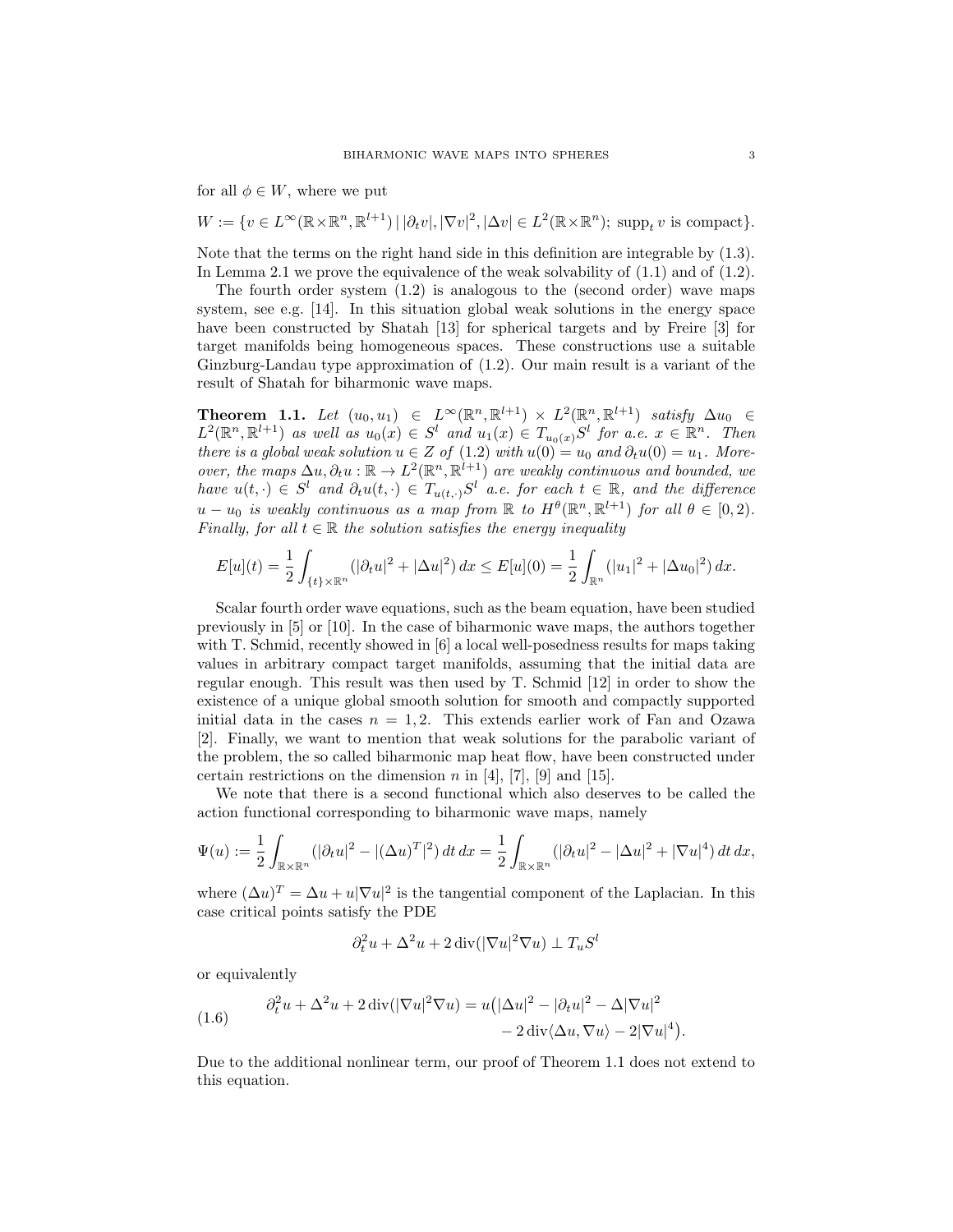## 2. The conservation law

As a first result we show that the systems (1.1) and (1.2) are also equivalent in the weak sense and that they can be can be written in divergence form (2.1). The latter fact will be crucial for our global existence result.

**Lemma 2.1.** For  $u \in Z$  the following assertions are equivalent.

- (1) The map  $u$  is a weak solution of  $(1.1)$ .
- (2) The map  $u$  is a weak solution of  $(1.2)$ .
- (3) For all skew-symmetric matrices  $\Lambda \in \mathbb{R}^{(l+1)\times (l+1)}$  the map u is a weak solution of the system

(2.1) 
$$
0 = \partial_t \langle \partial_t u, \Lambda u \rangle + \Delta \langle \Delta u, \Lambda u \rangle - 2 \operatorname{div} \langle \Delta u, \Lambda \nabla u \rangle
$$

on  $\mathbb{R} \times \mathbb{R}^n$  with test functions in  $W_s$ , where

$$
W_s := \{ v \in L^{\infty}(\mathbb{R} \times \mathbb{R}^n) \mid |\partial_t v|, |\nabla v|^2, |\Delta v| \in L^2(\mathbb{R} \times \mathbb{R}^n); \text{ supp}_t v \text{ is compact} \}.
$$

*Proof.* (1)  $\Rightarrow$  (3). Let u be a weak solution of (1.1). Take  $\varphi \in V_s$  and  $\Lambda \in$  $\mathbb{R}^{(l+1)\times(l+1)}$  with  $\Lambda^T = -\Lambda$ . The function  $v = \varphi \Lambda u$  belongs to V by (1.3) and takes values in  $T_uS^l$  since  $\Lambda$  is skew-symmetric. We thus obtain

$$
0 = \int_{\mathbb{R} \times \mathbb{R}^n} \left( - \langle \partial_t u, \partial_t (\varphi \Lambda u) \rangle + \langle \Delta u, \Delta (\varphi(\Lambda u) \rangle \right) dt dx
$$
  
= 
$$
\int_{\mathbb{R} \times \mathbb{R}^n} \left( - \partial_t \varphi \langle \partial_t u, \Lambda u \rangle + \Delta \varphi \langle \Delta u, \Lambda u \rangle + 2 \nabla \varphi \langle \Delta u, \Lambda \nabla u \rangle \right) dt dx,
$$

using that  $\langle \partial_t u, \Lambda \partial_t u \rangle = 0 = \langle \Delta u, \Lambda \Delta u \rangle$ . Hence, u is a weak solution of (2.1).

 $(3) \Rightarrow (2)$ . Let u be a weak solution of (2.1). We employ for  $1 \leq i < j \leq l + 1$ and  $\omega \in S^l$  the tangent vectorfields

$$
\Lambda_{ij}\omega = (e_i \otimes e_j - e_j \otimes e_i)\omega = \omega^i e_j - \omega^j e_i \in T_{\omega}S^l.
$$

These vectorfields span  $T_{\omega}S^l$  since each  $\xi \in T_{\omega}S^l$  has the representation

$$
\xi = (\omega \otimes \xi - \xi \otimes \omega)\omega = \sum_{1 \leq i < j \leq l+1} (\omega^i \xi^j - \omega^j \xi^i) \Lambda_{ij} \omega.
$$

For a given function  $\phi \in W$  we deduce

(2.2) 
$$
\phi = \langle \phi, u \rangle u + \sum_{1 \leq i < j \leq l+1} \varphi_{ij} \Lambda_{ij} u, \quad \text{where}
$$

$$
\varphi_{ij} := u^i (\phi^j - \langle \phi, u \rangle u^j) - u^j (\phi^i - \langle \phi, u \rangle u^i).
$$

Note that all maps  $\varphi_{ij}\Lambda_{ij}u$  and  $\langle \phi, u \rangle u$  belong to W, and  $\varphi_{ij}$  to W<sub>s</sub>. Assertion (3) then yields

$$
\int_{\mathbb{R}\times\mathbb{R}^n} \left( -\langle \partial_t u, \partial_t (\varphi_{ij} \Lambda_{ij} u) \rangle + \langle \Delta u, \Delta (\varphi_{ij} \Lambda_{ij} u) \rangle \right) dt dx
$$
\n
$$
= \int_{\mathbb{R}\times\mathbb{R}^n} \left( -\partial_t \varphi_{ij} \langle \partial_t u, \Lambda_{ij} u \rangle + \Delta \varphi_{ij} \langle \Delta u, \Lambda_{ij} u \rangle + 2 \nabla \varphi_{ij} \langle \Delta u, \Lambda_{ij} \nabla u \rangle \right) dt dx
$$
\n
$$
= 0,
$$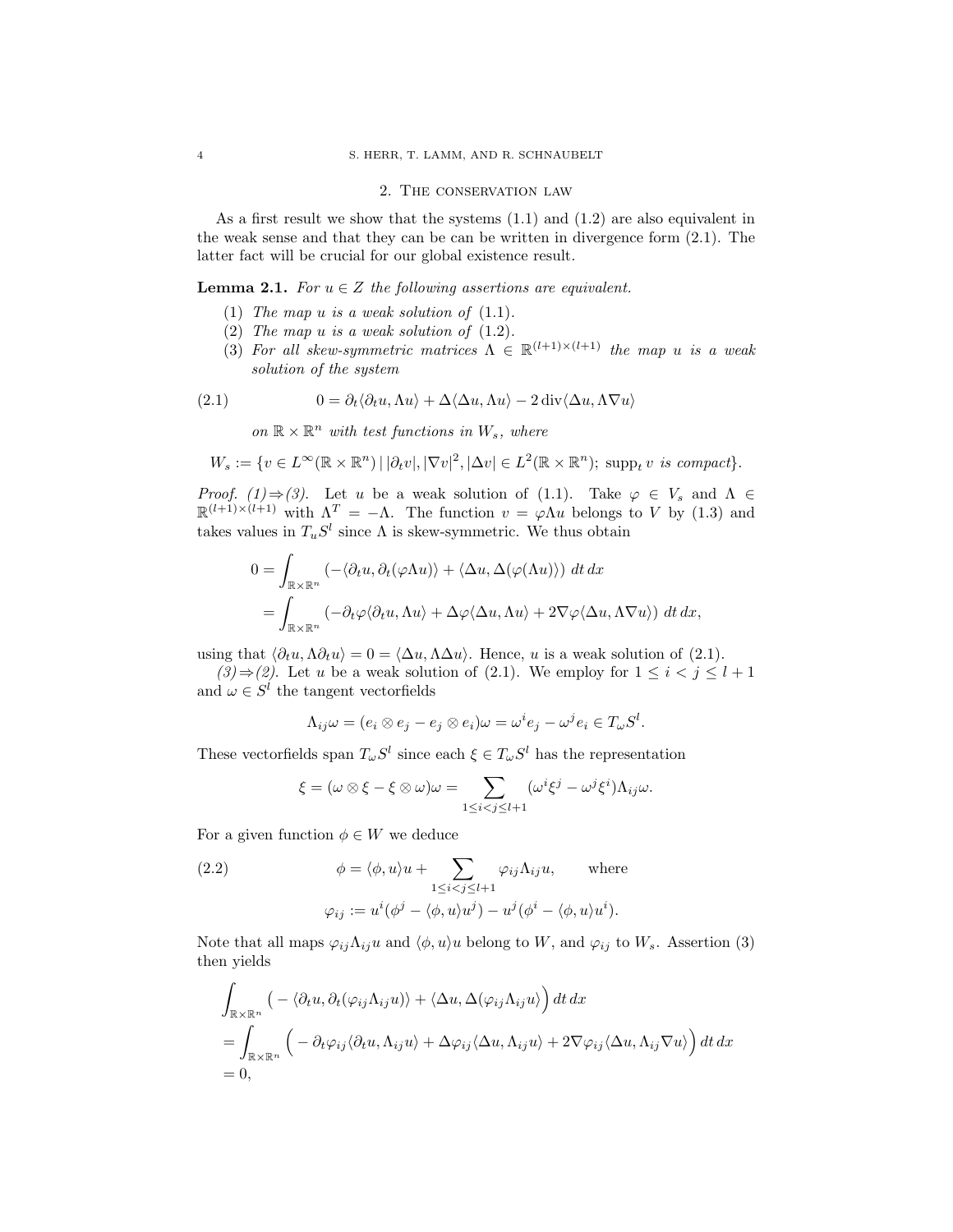where two terms vanish because of the skew-symmetry of  $\Lambda_{ij}$ . For the normal component, we compute

$$
\int_{\mathbb{R}\times\mathbb{R}^n} \left( -\langle \partial_t u, \partial_t (\langle \phi, u \rangle u) \rangle + \langle \Delta u, \Delta(\langle \phi, u \rangle u) \rangle \right) dt dx
$$
\n
$$
= \int_{\mathbb{R}\times\mathbb{R}^n} \left( -|\partial_t u|^2 \langle u, \phi \rangle + |\Delta u|^2 \langle u, \phi \rangle + 2 \langle \Delta u, \nabla u \rangle \nabla \langle \phi, u \rangle + \langle \Delta u, u \rangle \Delta \langle \phi, u \rangle \right) dt dx
$$
\n
$$
= \int_{\mathbb{R}\times\mathbb{R}^n} \left( (|\Delta u|^2 - |\partial_t u|^2) \langle u, \phi \rangle - |\nabla u|^2 \Delta \langle u, \phi \rangle + 2 \langle \Delta u, \nabla u \rangle \nabla \langle u, \phi \rangle \right) dt dx
$$

since  $\langle \partial_t u, u \rangle = 0$  and  $\langle \Delta u, u \rangle = -|\nabla u|^2$ . Summing up, the decomposition (2.2) implies that  $u$  solves  $(1.2)$  weakly.

 $(2) \Rightarrow (1)$ . Let u be a weak solution of (1.2). For test functions  $v \in W$  taking values in  $T_{u(t,x)}S^l$  equation (1.4) follows from (1.5) since then  $\langle u, v \rangle = 0$ .

Note that the conservation law can also be obtained via Noether's theorem. For any map u the action functional  $\Phi$  is invariant under rotations  $R(\tau)u = \exp(\tau \Lambda)u$ . This fact implies

$$
0 = \frac{d}{d\tau} \Phi(R(\tau)u, \Omega)\Big|_{\tau=0} = \int_{\Omega} (\langle \partial_t u, \partial_t (\Lambda u) \rangle - \langle \Delta u, \Delta(\Lambda u) \rangle) dt dx
$$
  
= 
$$
\int_{\Omega} (\partial_t \langle \partial_t u, \Lambda u \rangle + \Delta \langle \Delta u, \Lambda u \rangle - 2 \operatorname{div} \langle \Delta u, \Lambda \nabla u \rangle) dt dx
$$
  
- 
$$
\int_{\Omega} \langle (\partial_t^2 + \Delta^2)u, \Lambda u \rangle dt dx.
$$

for each subset  $\Omega \subset \mathbb{R} \times \mathbb{R}^n$ . The second integral vanishes since  $(\partial_t^2 + \Delta^2)u \perp T_uS^l$ , and hence we have derived again the conservation law (2.1).

Remark 2.2. Similar to Lemma 2.1 one can prove that a (smooth) map u is a solution of (1.6) iff for all  $\Lambda \in \mathbb{R}^{(l+1)\times (l+1)}$  with  $\Lambda^T = -\Lambda$  we have

(2.3) 
$$
0 = \partial_t \langle \partial_t u, \Lambda u \rangle + \Delta \langle \Delta u, \Lambda u \rangle - 2 \operatorname{div} \langle \Delta u, \Lambda \nabla u \rangle + 2 \operatorname{div} \langle |\nabla u|^2 \nabla u, \Lambda u \rangle.
$$

## 3. Existence of a global weak solution

In this section we construct a global weak solution of (1.2) using a penalization method as in [3]. To this end, we fix an increasing function  $\chi \in C^{\infty}([0,\infty))$  with  $\chi(s) = 1$  for all  $s \geq \frac{1}{2}$  and  $\chi(s) = s$  for all  $s \leq \frac{1}{4}$ . We then define the smooth map  $F: \mathbb{R}^{l+1} \to \mathbb{R}$  by

$$
F(x) = \chi \circ (|x|^2 - 1)^2.
$$

Observe that F is bounded, its derivatives are compactly supported,  $F^{-1}(0) = S^l$ , and  $\nabla F(x) = 0$  if  $|x| = 1$ .

For  $\varepsilon > 0$  and initial functions  $(u_0, u_1) \in L^{\infty}(\mathbb{R}^n, \mathbb{R}^{l+1}) \times L^2(\mathbb{R}^n, \mathbb{R}^{l+1})$  with  $\Delta u_0 \in L^2(\mathbb{R}^n, \mathbb{R}^{l+1})$  and  $u_0(x) \in S^l$  for almost every  $x \in \mathbb{R}^n$ , we look at the auxiliary system

(3.1) 
$$
\begin{aligned}\n\partial_t^2 u_{\varepsilon} + \Delta^2 u_{\varepsilon} + \frac{1}{\varepsilon} \nabla F(u_{\varepsilon}) &= 0\\ u_{\varepsilon}(0, \cdot) &= u_0, \quad \partial_t u_{\varepsilon}(0, \cdot) &= u_1,\n\end{aligned}
$$

without requiring that  $u(t, x) \in S^l$  if  $t \neq 0$  a.e.. We point out that the initial value  $u_0$  here (and below) is not square-integrable, which causes technical difficulties. In contrast to the wave map case in [3], solutions of (3.1) do not possess finite speed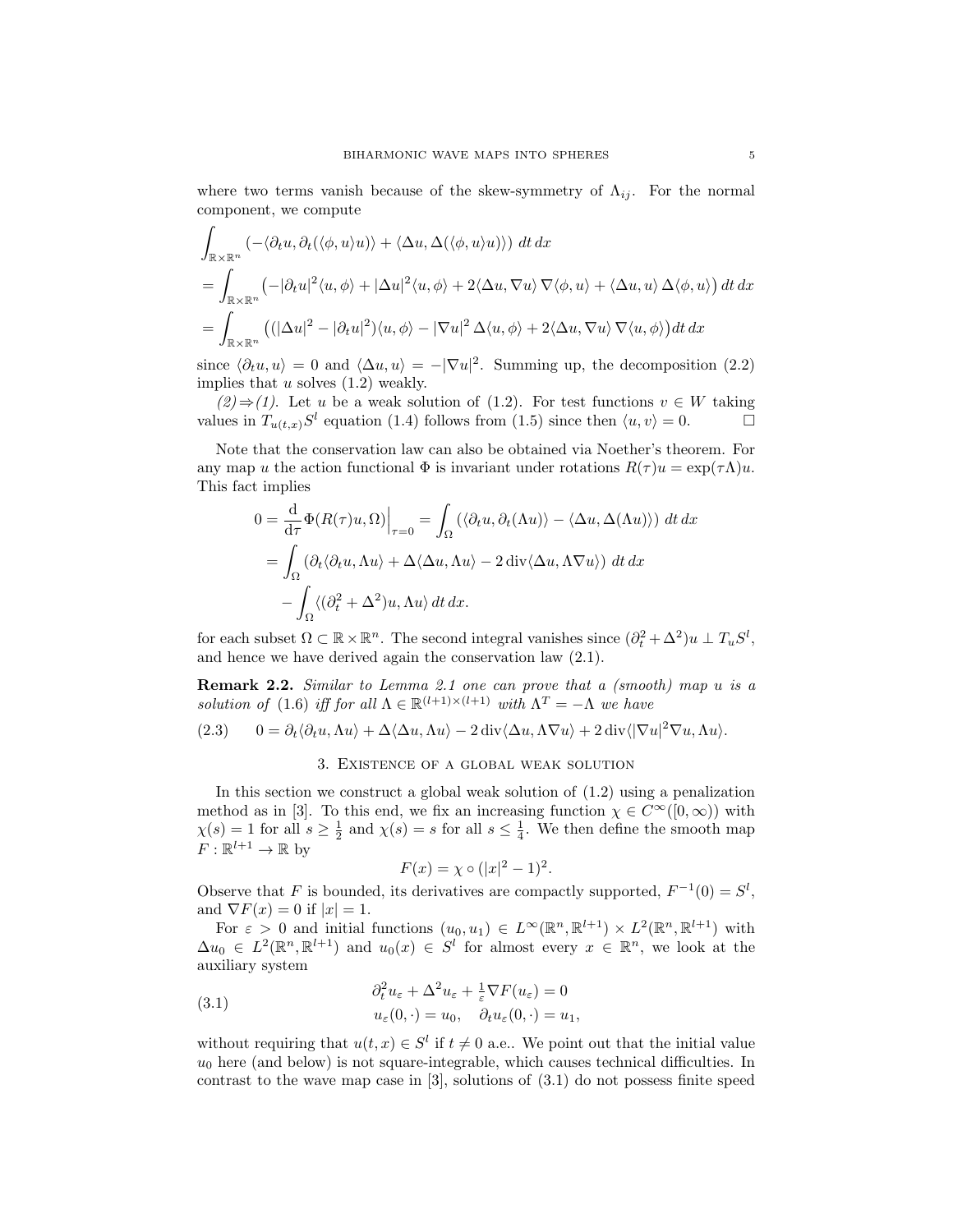of propagation so that standard cut-off arguments cannot be used. Instead we look for (distributional) solutions of the form  $u_{\varepsilon} = u_0 + v_{\varepsilon}$  for a function  $v_{\varepsilon}$  solving the shifted system

(3.2) 
$$
\begin{aligned}\n\partial_t^2 v_\varepsilon + \Delta^2 v_\varepsilon + \frac{1}{\varepsilon} \nabla F(u_0 + v_\varepsilon) + \Delta^2 u_0 &= 0\\ v_\varepsilon(0, \cdot) &= 0, \quad \partial_t v_\varepsilon(0, \cdot) &= u_1,\n\end{aligned}
$$

weakly, with test functions in W. For brevity, we sometimes write  $H^k$  instad of  $H^k(\mathbb{R}^n, \mathbb{R}^{l+1})$  for  $k \in \mathbb{Z}$ , and analogously for other function spaces.

We use the following fact. Let  $Z \hookrightarrow Y$  be reflexive Banach spaces, Z be dense in Y, and  $f : \mathbb{R} \to Y$  be a weakly continuous function which is essentially bounded with values in  $Z$ . Then f is bounded and weakly continuous as a map into  $Z$ .

**Lemma 3.1.** Let  $\varepsilon > 0$  and  $(u_0, u_1)$  belong to  $L^{\infty}(\mathbb{R}^n, \mathbb{R}^{l+1}) \times L^2(\mathbb{R}^n, \mathbb{R}^{l+1})$  with  $\Delta u_0 \in L^2(\mathbb{R}^n, \mathbb{R}^{l+1})$  and  $u_0(x) \in S^l$  for almost every  $x \in \mathbb{R}^n$ . Then there is a distributional solution  $u_{\varepsilon} = u_0 + v_{\varepsilon}$  of (3.1) such that  $\Delta v_{\varepsilon}, \partial_t v_{\varepsilon} \in L^{\infty}(\mathbb{R}, L^2(\mathbb{R}^n, \mathbb{R}^{l+1})),$ the functions  $v_{\varepsilon} : \mathbb{R} \to H^2(\mathbb{R}^n, \mathbb{R}^{l+1})$  and  $\partial_t v_{\varepsilon} : \mathbb{R} \to L^2(\mathbb{R}^n, \mathbb{R}^{l+1})$  are weakly continuous, and  $v_{\varepsilon}$  solves (3.2) weakly with test functions in W. For all  $t \in \mathbb{R}$ , we have the energy inequality

(3.3)  

$$
E_{\varepsilon}[u_{\varepsilon}](t) := \int_{\{t\}\times\mathbb{R}^n} \left(\frac{1}{2}|\partial_t u_{\varepsilon}|^2 + \frac{1}{2}|\Delta u_{\varepsilon}|^2 + \frac{1}{\varepsilon}F(u_{\varepsilon})\right) dx
$$

$$
\leq E_{\varepsilon}[u_{\varepsilon}](0) = \frac{1}{2}\int_{\mathbb{R}^n} \left(|u_1|^2 + |\Delta u_0|^2\right) dx =: E_0.
$$

*Proof.* 1) To construct the function  $v = u_{\varepsilon} - u_0$ , we first study a regularized problem (and we drop the subscript  $\varepsilon$ ). Let  $u_0$  and  $u_1$  be the given data. By means of standard mollifiers, we obtain functions  $u_{1,i}$  in  $H^2$  converging to  $u_1$  in  $L^2$  as  $i \to \infty$ , as well as  $u_{0,j} \in L^{\infty}$  such that  $\Delta u_{0,j}$  and  $\Delta^2 u_{0,j}$  belong to  $L^2$ , the maps  $u_{0,j}$  tend to  $u_0$  pointwise a.e. and with a uniform bound, and  $(\Delta u_{0,j})$  converges to  $\Delta u_0$  in  $L^2$  as  $j \to \infty$ . Finally, let  $\alpha_k$  be the characteristic function of the ball  $B(0, k)$  in  $\mathbb{R}^n$ . We now introduce the modified equation

(3.4) 
$$
\partial_t^2 v + \Delta^2 v + \frac{1}{\varepsilon} \alpha_k \nabla F(u_{0,j} + v) + \Delta^2 u_{0,j} = 0, v(0, \cdot) = 0, \quad \partial_t v(0, \cdot) = u_{1,i}.
$$

Define  $X = H^2(\mathbb{R}^n, \mathbb{R}^{l+1}) \times L^2(\mathbb{R}^n, \mathbb{R}^{l+1})$ . We have  $(v(t), \partial_t v(t)) \in X$  and we look at the operator matrix

$$
A = \begin{pmatrix} 0 & -I \\ \Delta^2 & 0 \end{pmatrix}, \qquad D(A) = H^4(\mathbb{R}^n, \mathbb{R}^{l+1}) \times H^2(\mathbb{R}^n, \mathbb{R}^{l+1}) \subset X.
$$

Using the group version of the Lumer-Phillips theorem, see Corollary II.3.6 of [1], one checks that −A generates a strongly continuous (unbounded) group. Moreover, the map

$$
G: X \to X, \ G(\varphi, \psi) = \begin{pmatrix} 0 \\ \frac{1}{\varepsilon} \alpha_k \nabla F(u_{0,j} + \varphi) + \Delta^2 u_{0,j} \end{pmatrix}
$$

is globally Lipschitz and  $C^1$ . (For the differentiability one can employ the Sobolev embedding  $H^2 \hookrightarrow L^p$  for some  $p > 2$ .). Slight variants of Theorems 6.1.2 and 6.1.5 in [11] hence provide a unique global solution  $v = v_{i,j,k} \in C(\mathbb{R}, H^4) \cap C^1(\mathbb{R}, H^2) \cap$  $C^2(\mathbb{R}, L^2)$  of the system (3.4) in this case. We can now differentiate the energy

$$
\tilde{E}_{j,k}[v](t) := \int_{\{t\} \times \mathbb{R}^n} \left( \frac{1}{2} |\partial_t v|^2 + \frac{1}{2} |\Delta(u_{0,j} + v)|^2 + \frac{1}{\varepsilon} \alpha_k F(u_{0,j} + v) \right) dx
$$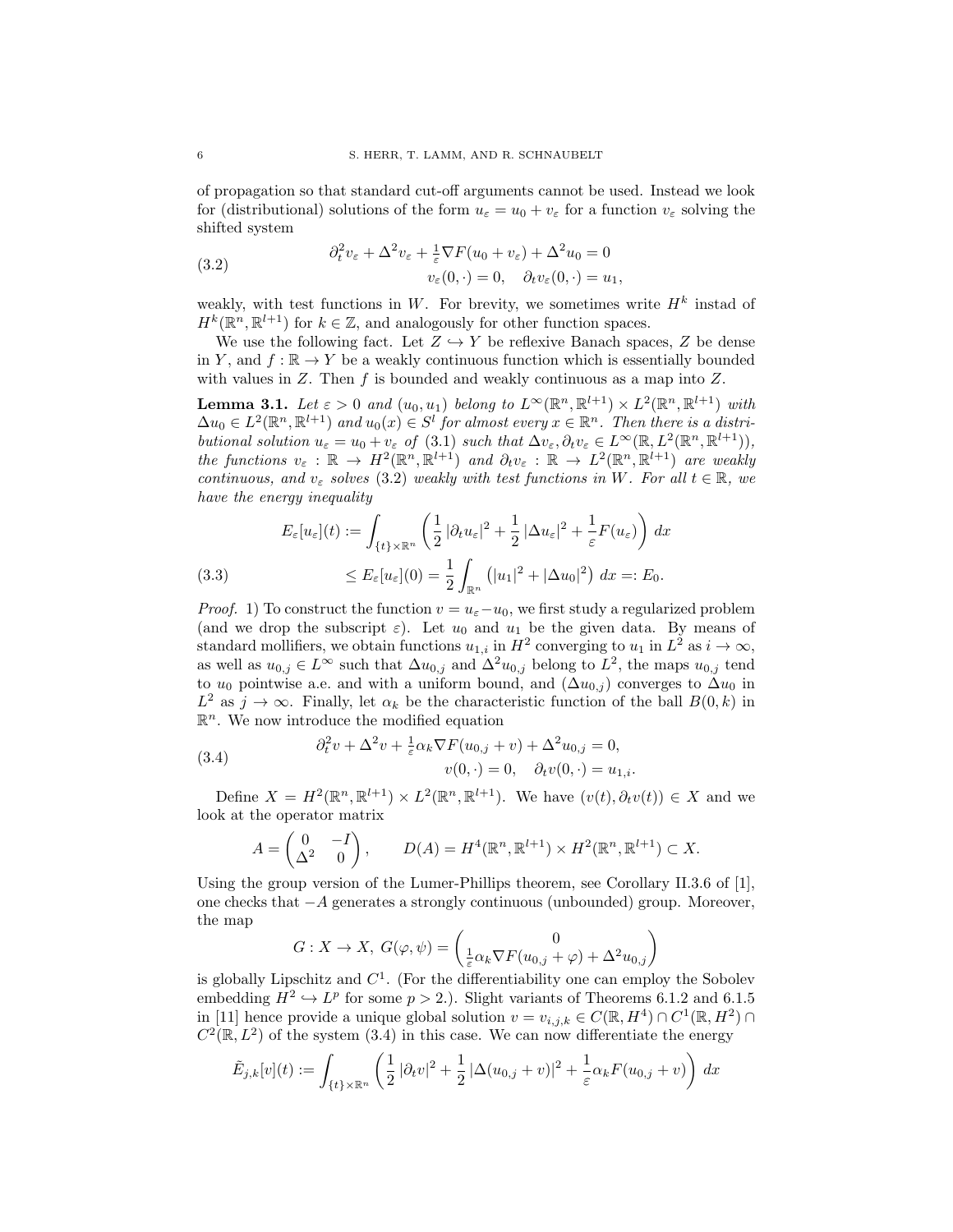with respect to  $t \in \mathbb{R}$ . Integration by parts yields

$$
\partial_t \tilde{E}_{j,k}[v](t) = \int_{\{t\} \times \mathbb{R}^n} (\langle \partial_t v, \partial_{tt} v \rangle + \langle \Delta^2(u_{0,j} + v), \partial_t v \rangle + \langle \frac{1}{\varepsilon} \alpha_k \nabla F(u_{0,j} + v), \partial_t v \rangle) dx
$$
  
= 0,  

$$
\tilde{E}_{j,k}[v](t) = \int_{\mathbb{R}^n} \left( \frac{1}{2} |u_{1,i}|^2 + \frac{1}{2} |\Delta u_{0,j}|^2 + \frac{1}{\varepsilon} \alpha_k F(u_{0,j}) \right) dx
$$

for all  $t \in \mathbb{R}$ . In the next steps, we perform the limits  $i, j, k \to \infty$  one after the other. We will not relabel subsequences.

2) As in Theorem 6.1.2 of [11], the solution  $(v, \partial_t v)$  of (3.4) depends continuously in X on the initial data. The sequence  $(v_{i,j,k})_i$  thus tends in  $C(\mathbb{R}, H^2) \cap C^1(\mathbb{R}, L^2)$ to a function  $v_{j,k}$  for all  $j, k \in \mathbb{N}$ , and a subsequence also converges pointwise a.e. in  $(t, x)$ . Note that, here and throughout the paper, the space  $C(\mathbb{R}, X)$  (for a normed space X) consists of all continuous functions  $v : \mathbb{R} \to X$ , and convergence therein refers to locally uniform convergence (similarly for  $C^k(\mathbb{R}, X)$ ). Consequently, the map  $v_{j,k}$  satisfies the initial conditions  $v_{j,k}(0, \cdot) = 0$  and  $\partial_t v_{j,k}(0, \cdot) = u_1$ , and it solves the PDE in  $(3.4)$  weakly with test functions in W.

For a fixed  $t \in \mathbb{R}$ , a further subsequence  $(v_{i,j,k}(t,\cdot))_i$  tends to  $v_{j,k}(t,\cdot)$  a.e.. Hence, the above energy equality leads to the identity

$$
\tilde{E}_{j,k}[v_{j,k}](t) = \int_{\mathbb{R}^n} \left( \frac{1}{2} |u_1|^2 + \frac{1}{2} |\Delta u_{0,j}|^2 + \frac{1}{\varepsilon} \alpha_k F(u_{0,j}) \right) dx =: \tilde{E}_0^{j,k}
$$

for all  $j, k \in \mathbb{N}$  and  $t \in \mathbb{R}$ .

3) Now, we pass to the limit  $j \to \infty$  for each fixed  $k \in \mathbb{N}$ . Because of the cut-off  $\alpha_k$  and  $F(u_0) = 0$ , the energies  $\tilde{E}_0^{j,k}$  tend to

$$
E_0 := \frac{1}{2} \int_{\mathbb{R}^n} (|u_1|^2 + |\Delta u_0|^2) \, dx,
$$

so that  $\tilde{E}_{j,k}[v_{j,k}](t)$  is dominated by a number  $c_k$  for all  $j \in \mathbb{N}$  and  $t \in \mathbb{R}$ . This estimate leads to the convergence

$$
\Delta v_{j,k} \rightharpoonup \varphi_k \quad \text{weak}^* \text{ in } L^{\infty}(\mathbb{R}; L^2) \quad \text{ and } \quad \partial_t v_{j,k} \rightharpoonup \psi_k \quad \text{weak}^* \text{ in } L^{\infty}(\mathbb{R}; L^2)
$$

as  $j \to \infty$ . The functions  $\varphi_k$  and  $\psi_k$  inherit the energy bound by  $E_0$ . We further obtain the estimate

$$
||v_{j,k}(t)||_{L^2} = \left\| \int_0^t \partial_s v_{j,k}(s) \, ds \right\|_{L^2} \leq 2c_k^{1/2} |t| \leq 2mc_k^{1/2}
$$

for all  $t \in [-m, m]$  and  $j, k \in \mathbb{N}$ . The sequence  $(v_{j,k})_j$  is thus bounded in the spaces  $L^{\infty}(J; H^2)$  and  $W^{1,\infty}(J; L^2)$  for each  $k \in \mathbb{N}$  and each bounded interval  $J \subseteq \mathbb{R}$ . Proposition 1.1.4 in [8] implies the interpolative embedding

(3.5) 
$$
L^{\infty}(J;H^2) \cap W^{1,\infty}(J;L^2) \hookrightarrow C^{1-\beta}(J;H^{2\beta})
$$

for  $\beta \in (0,1)$ . So, by the Arzelà-Ascoli theorem,  $(v_{j,k})_j$  tends to a function  $v_k$ strongly in  $C(J; H_{\text{loc}}^{\theta})$  for each  $\theta \in [0, 2)$  and hence in  $C(\mathbb{R}; H_{\text{loc}}^{\theta})$  and pointwise a.e., for a diagonal sequence. A standard test function argument then yields that  $\varphi_k = \Delta v_k$  and  $\psi_k = \partial_t v_k$ . In particular,  $v_k$  belongs to  $L^{\infty}(J; H^2) \cap W^{1, \infty}(J; L^2) \cap$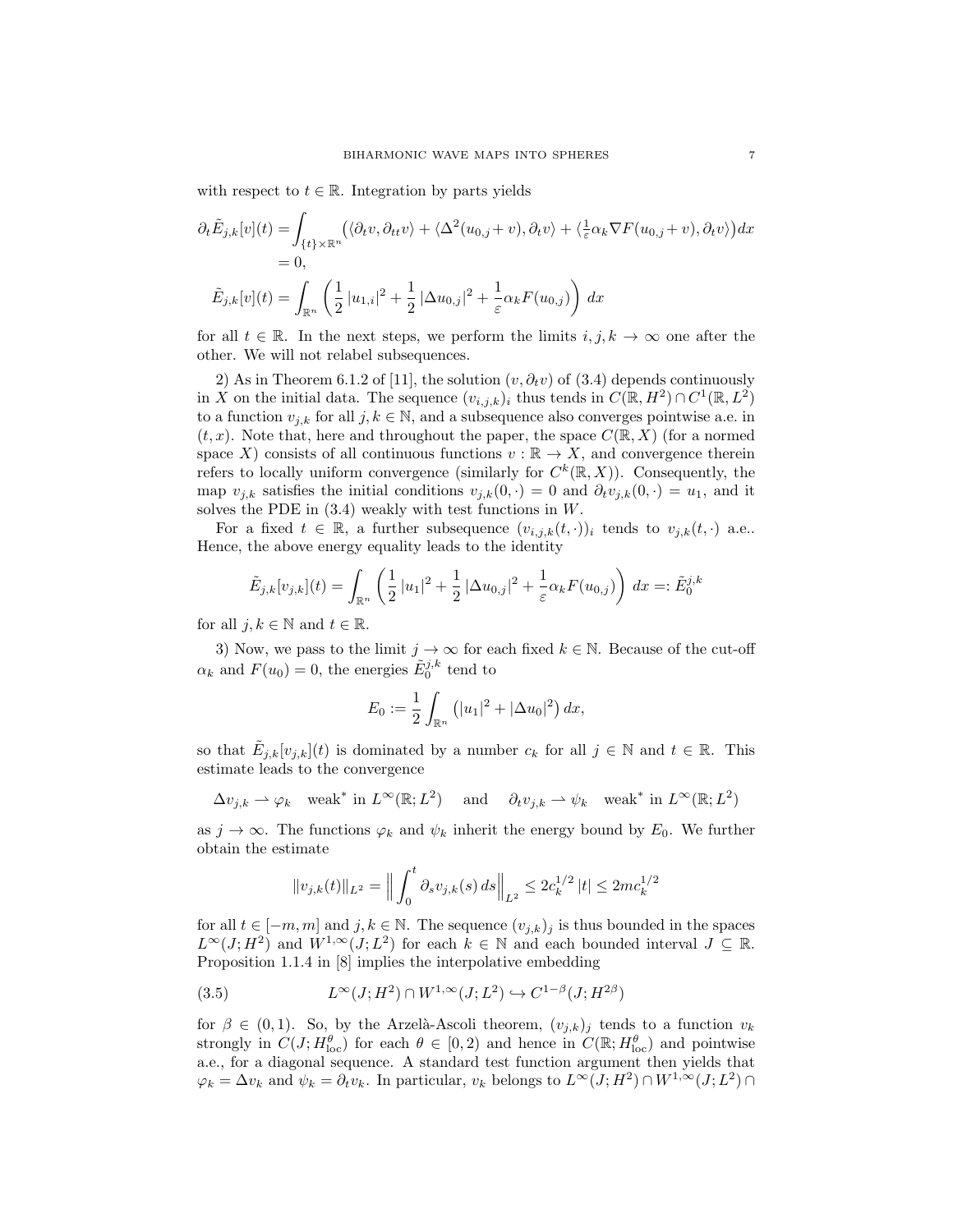$C(\mathbb{R}; H^{\theta})$ ,  $v_k(0) = 0$ , and  $\Delta v_k$  is weakly continuous with values in  $L^2$ . Moreover, it satisfies the energy inequality

$$
\tilde{E}_k[v_k](t) := \int_{\{t\} \times \mathbb{R}^n} \left( \frac{1}{2} |\partial_t v_k|^2 + \frac{1}{2} |\Delta(u_0 + v_k)|^2 + \frac{1}{\varepsilon} \alpha_k F(u_0 + v_k) \right) dx \le E_0
$$

for all  $t \in \mathbb{R}$  and  $k \in \mathbb{N}$ .

Since the nonlinear term has compact support in space, we next deduce that  $v_k$  satisfies the PDE in (3.4) for  $u_0$  instead of  $u_{0,j}$  weakly with test functions in W. This equation further shows that the weak derivative  $\partial_t^2 v_k$  actually belongs to  $L^{\infty}_{\text{loc}}(\mathbb{R}; H^{-2})$  so that  $\partial_t v_k$  is continuous from  $\mathbb{R}$  to  $H^{-2}$  and, as seen above, essentially bounded in  $L^2$ . As a result, the map  $t \mapsto \partial_t v_k(t)$  is bounded and weakly continuous in  $L^2$ . Since  $\partial_t v_{j,k}$  converges weak<sup>\*</sup> in  $L^\infty(\mathbb{R}; L^2)$  and vanishes at  $t = 0$ , we conclude that  $\partial_t v_k(0) = 0$ .

4) In a final step, we let  $k \to \infty$ . We can proceed as in Step 3) to construct a limit function  $v$  with the desired properties. There is only one difference in the derivation of the PDE for v. To apply the dominated convergence theorem, observe that  $|\nabla F(u_0 + v_k)|$  is bounded by  $c|v_k|$  and that a converging sequence in  $L^2$  has a subsequence with a majorant in  $L^2$ . Finally, the function  $u_{\varepsilon} = u_0 + v$  satisfies the assertions.  $\Box$ 

Based on the energy estimate (3.3), we can now pass to the limit  $\varepsilon \to 0$  in (3.1). The special form of the penalization term implies that the resulting weak limit  $u$ takes values in  $S^l$ . As in [3], we employ the equation (2.1) in divergence form to show that  $u$  indeed solves of  $(1.2)$  weakly. To identify its initial values, we have to assume that  $u_1$  maps into the tangent space of  $S^l$ .

*Proof of Theorem 1.1.* 1) We use the functions  $u_j = u_0 + v_j$  from Lemma 3.1, where  $v_j = v_{\varepsilon_j}$  for some  $\varepsilon_j \to 0^+$ . Let  $\Lambda \in \mathbb{R}^{(l+1)\times (l+1)}$  be skew-symmetric and  $\varphi \in C_c^{\infty}(\mathbb{R} \times \mathbb{R}^n)$ . We take  $\varphi \Lambda u_j$  as a test function for (3.1). (It does not belong to  $V$ , in general, but the regularity provided by Lemma 3.1 suffices here.) Since  $\nabla F(u_j)$  is a scalar multiple of  $u_j$ , we can argue as in the first part of the proof of Lemma 2.1 and conclude that  $u_j$  fulfills the equation

(3.6) 
$$
0 = \partial_t \langle \partial_t u_j, \Lambda u_j \rangle + \Delta \langle \Delta u_j, \Lambda u_j \rangle - 2 \operatorname{div} \langle \Delta u_j, \Lambda \nabla u_j \rangle.
$$

in the distributional sense.

2) Starting from the energy estimate (3.3), we can next pass to the limit  $\varepsilon_i \to 0$ as in Step 3) of the proof of Lemma 3.1 (again without relabelling subsequences). The functions  $v_j$  then converge strongly in  $C(\mathbb{R}; H_{\text{loc}}^{\theta})$  for  $\theta < 2$  and pointwise a.e. to a map  $v \in C(\mathbb{R}; H^{\theta})$ . Moreover,  $\partial_t v_j$  and  $\Delta v_j$  tend to  $\partial_t v$  and  $\Delta v$  weak<sup>\*</sup> in  $L^{\infty}(\mathbb{R}, L^2)$ . Combining these facts, we infer that  $\Delta v : \mathbb{R} \to L^2$  is bounded and weakly continuous. The limit  $u := u_0 + v$  thus satisfies  $u(0, \cdot) = u_0$  and  $E[u](t) \leq E_0$ for all  $t \in \mathbb{R}$ . Thanks to (3.6) and the convergence of  $v_j$ , the function u solves (2.1) distributionally.

The energy bound (3.3) further says that  $||F(u_j (t, \cdot))||_1 \leq \varepsilon_j E_0$  for all  $j \in \mathbb{N}$  and  $t \in \mathbb{R}$ . For each bounded interval  $J \subseteq \mathbb{R}$ , Fatou's Lemma now implies that

$$
\int_{J\times\mathbb{R}^n} F(u) dx dt \le \liminf_{j\to\infty} \int_{J\times\mathbb{R}^n} F(u_j) dx dt = 0.
$$

Hence,  $F(u) = 0$  and therefore  $u(t, x) \in S^l$  for a.e.  $(t, x) \in \mathbb{R} \times \mathbb{R}^n$ . The continuity of  $u - u_0 : \mathbb{R} \to L^2$  then implies that  $u(t, x)$  belongs  $S^l$  for each  $t \in \mathbb{R}$  and a.e.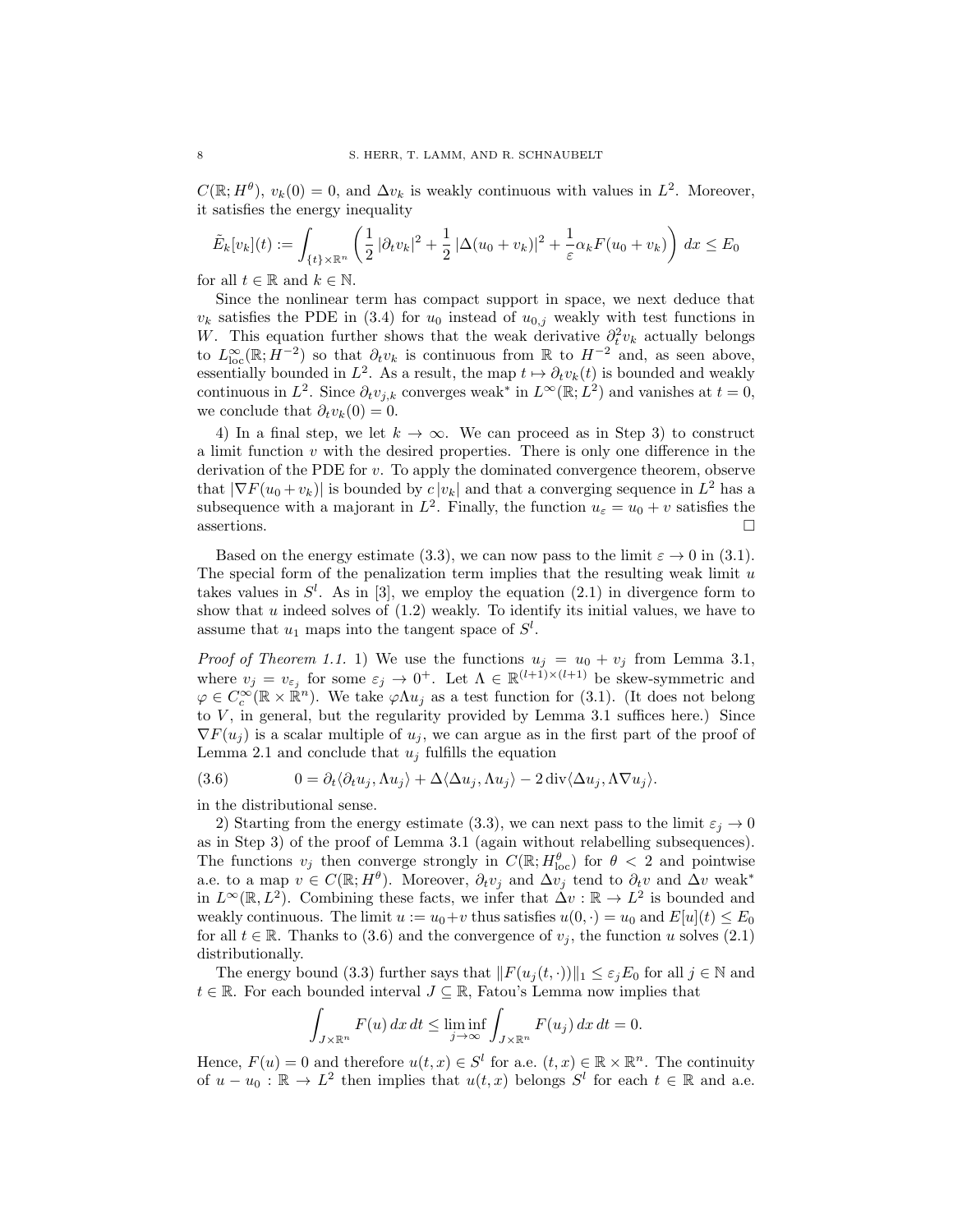$x \in \mathbb{R}^n$ . Since  $u \in Z$ , the map  $\nabla u$  is contained  $L^{\infty}(\mathbb{R}, L^4)$  by (1.3). We can now deduce that u weakly solves  $(2.1)$  with test functions in  $W_s$ , and so u is a weak solution of (1.2) by Lemma 3.1. Moreover, the equation  $|u|^2 = 1$  yields  $\langle \partial_t u, u \rangle = 0$ so that  $\partial_t u(t,x)$  is contained in the tangent space  $T_{u(t,x)}S^l$  for a.e.  $(t,x)$ .

3) We still have to show the weak continuity of  $\partial_t u, \Delta u : \mathbb{R} \to L^2$  and that  $\partial_t u(0, \cdot) = u_1$ . So far we know that the first map is essentially bounded. Let  $\Lambda \in \mathbb{R}^{(l+1)\times(l+1)}$  again be skew-symmetric. The equation (2.1) and the above stated regularity properties of u imply that  $\partial_t \langle \partial_t u, \Lambda u \rangle$  is bounded in  $H^{-2} + W^{-1,4/3}$ . Hence, the function  $\psi : t \mapsto \langle \partial_t u, \Lambda u \rangle$  is continuous in this space. Consequently,  $\psi$ is bounded and weakly continuous in  $L^2$ . Step 2) implies that for a.e.  $t \in \mathbb{R}$  the vector  $\partial_t u(t, x)$  belongs to  $T_{u(t, x)} S^l$  for a.e.  $x \in \mathbb{R}^n$ . In view of (2.2), by modifying  $\partial_t u(t, \cdot)$  for t in set of measure 0 we obtain a representative  $\partial_t u$  which is bounded and weakly continuous as a map from  $\mathbb R$  to  $L^2$ .

Next, we multiply the equations (3.6) for  $u_j$  and (2.1) for u by a function  $\varphi \in$  $C_c^{\infty}(\mathbb{R} \times \mathbb{R}^n)$ . We integrate by parts in  $t \in [0, \infty)$  with values in  $H^{-2} + W^{-1,4/3}$ and subtract the two resulting equations, which yields

$$
\int_{\{0\}\times\mathbb{R}^n} \langle u_1 - \partial_t u, \Lambda u_0 \rangle \varphi \, dx = \int_0^\infty \int_{\mathbb{R}^n} \left( -\langle \partial_t u_j, \Lambda u_j \rangle + \langle \partial_t u, \Lambda u \rangle \right) \partial_t \varphi \, dx \, dt \n+ \int_0^\infty \int_{\mathbb{R}^n} \left( \langle \Delta u_j, \Lambda u_j \rangle - \langle \Delta u, \Lambda u \rangle \right) \Delta \varphi \, dx \, dt \n+ 2 \int_0^\infty \int_{\mathbb{R}^n} \left( \langle \Delta u_j, \Lambda \nabla u_j \rangle - \langle \Delta u, \Lambda \nabla u \rangle \rangle \right) \nabla \varphi \, dx \, dt.
$$

By Step 2), the right hand side converges to zero as  $j \to \infty$  so that

$$
\langle \partial_t u(0) - u_1, \Lambda u_0 \rangle = 0.
$$

As both  $u_1$  and  $\partial_t u(0)$  belong to  $T_{u_0} S^l$  a.e., we conclude that  $\partial_t u(0) = u_1$  and thus  $\partial_t u(t, \cdot) \rightharpoonup u_1$  weakly in  $L^2(\mathbb{R})$  $\Box$ 

#### **REFERENCES**

- 1. Klaus-Jochen Engel and Rainer Nagel, One-parameter semigroups for linear evolution equations, Graduate Texts in Mathematics, vol. 194, Springer-Verlag, New York, 2000. MR 1721989
- 2. Jishan Fan and Tohru Ozawa, On regularity criterion for the 2D wave maps and the  $4D$ biharmonic wave maps, Current advances in nonlinear analysis and related topics, GAKUTO Internat. Ser. Math. Sci. Appl., vol. 32, Gakkotosho, Tokyo, 2010, pp. 69–83. MR 2668271
- 3. Alexander Freire, Global weak solutions of the wave map system to compact homogeneous spaces, Manuscripta Math. 91 (1996), no. 4, 525–533. MR 1421290
- 4. Andreas Gastel, The extrinsic polyharmonic map heat flow in the critical dimension, Adv. Geom. 6 (2006), no. 4, 501–521. MR 2267035
- 5. Emmanuel Hebey and Benoit Pausader, An introduction to fourth order nonlinear wave equations, http://www.math.univ-paris13.fr/ pausader/HebPausSurvey.pdf.
- 6. Sebastian Herr, Tobias Lamm, Tobias Schmid, and Roland Schnaubelt, Biharmonic wave maps: Local wellposedness in high regularity, arXiv e-prints (2019), arXiv:1903.01813.
- 7. Tobias Lamm, Heat flow for extrinsic biharmonic maps with small initial energy, Ann. Global Anal. Geom. 26 (2004), no. 4, 369–384. MR 2103406
- 8. Alessandra Lunardi, Analytic semigroups and optimal regularity in parabolic problems, Progress in Nonlinear Differential Equations and their Applications, vol. 16, Birkhäuser Verlag, Basel, 1995. MR 1329547
- 9. Roger Moser, Weak solutions of a biharmonic map heat flow, Adv. Calc. Var. 2 (2009), no. 1, 73–92. MR 2494507